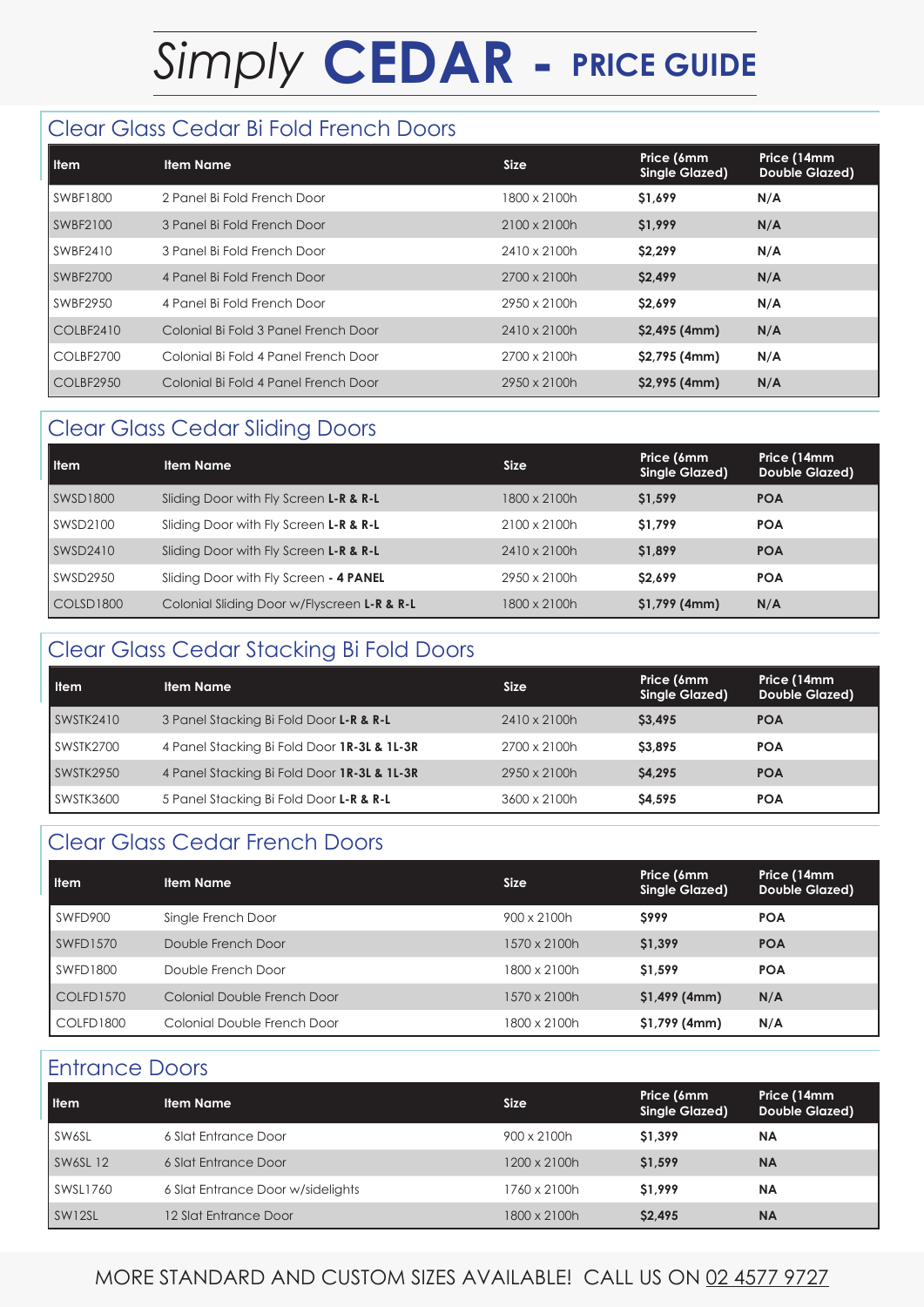# *Simply* **CEDAR - PRICE GUIDE**

# Top Lights

| <b>Item</b>     | <b>Item Name</b>                   | <b>Size</b>        | Price<br>(6mm Single Glazed) | Price<br>(14mm Double<br>Glazed) |
|-----------------|------------------------------------|--------------------|------------------------------|----------------------------------|
| SWTL2100        | Cedar Clear Glass Top Light        | $2100 \times 300h$ | <b>S499</b>                  | <b>POA</b>                       |
| SWTL2410        | Cedar Clear Glass Top Light        | 2410 x 300h        | <b>S599</b>                  | <b>POA</b>                       |
| <b>SWTL2700</b> | Cedar Clear Glass Top Light        | $2700 \times 300h$ | <b>S699</b>                  | <b>POA</b>                       |
| SWTL2950        | Cedar Clear Glass Top Light        | 2950 x 300h        | <b>S799</b>                  | <b>POA</b>                       |
| SWTL4410        | Cedar Clear Glass Top Light 2x2205 | 4410 x 300h        | <b>S999</b>                  | <b>POA</b>                       |

# Servery Benches

| <b>Item</b> | <b>Item Name</b>    | <b>Size</b>                                      | Price        |
|-------------|---------------------|--------------------------------------------------|--------------|
| SB1500      | Cedar Servery Bench | 1500w x 450d x 30 Thick - For 2400 Bifold Window | <b>S499</b>  |
| SB1770      | Cedar Servery Bench | 1770w x 450d x 30 thick - For 1770 Bifold Window | <b>S529</b>  |
| SB1800      | Cedar Servery Bench | 1800w x 450d x 30 thick - For 1800 Bifold Window | <b>\$549</b> |
| SB1930      | Cedar Servery Bench | 1930w x 450d x 30 thick - For 1930 Bifold Window | <b>S599</b>  |
| SB2100      | Cedar Servery Bench | 2100w x 450d x 30 Thick - For 2100 Bifold Window | <b>\$629</b> |
| SB2400      | Cedar Servery Bench | 2400w x 450d x 30 Thick - For 2100 Bifold Window | \$669        |

# **Architraves**

| <b>Item</b> | <b>Item Name</b>  | <b>Size</b>   | Price per length |
|-------------|-------------------|---------------|------------------|
| SWSM66      | Architrave Length | 66mm x 3300mm | \$59             |
| SWSM90      | Architrave Length | 90mm x 5200mm | \$129            |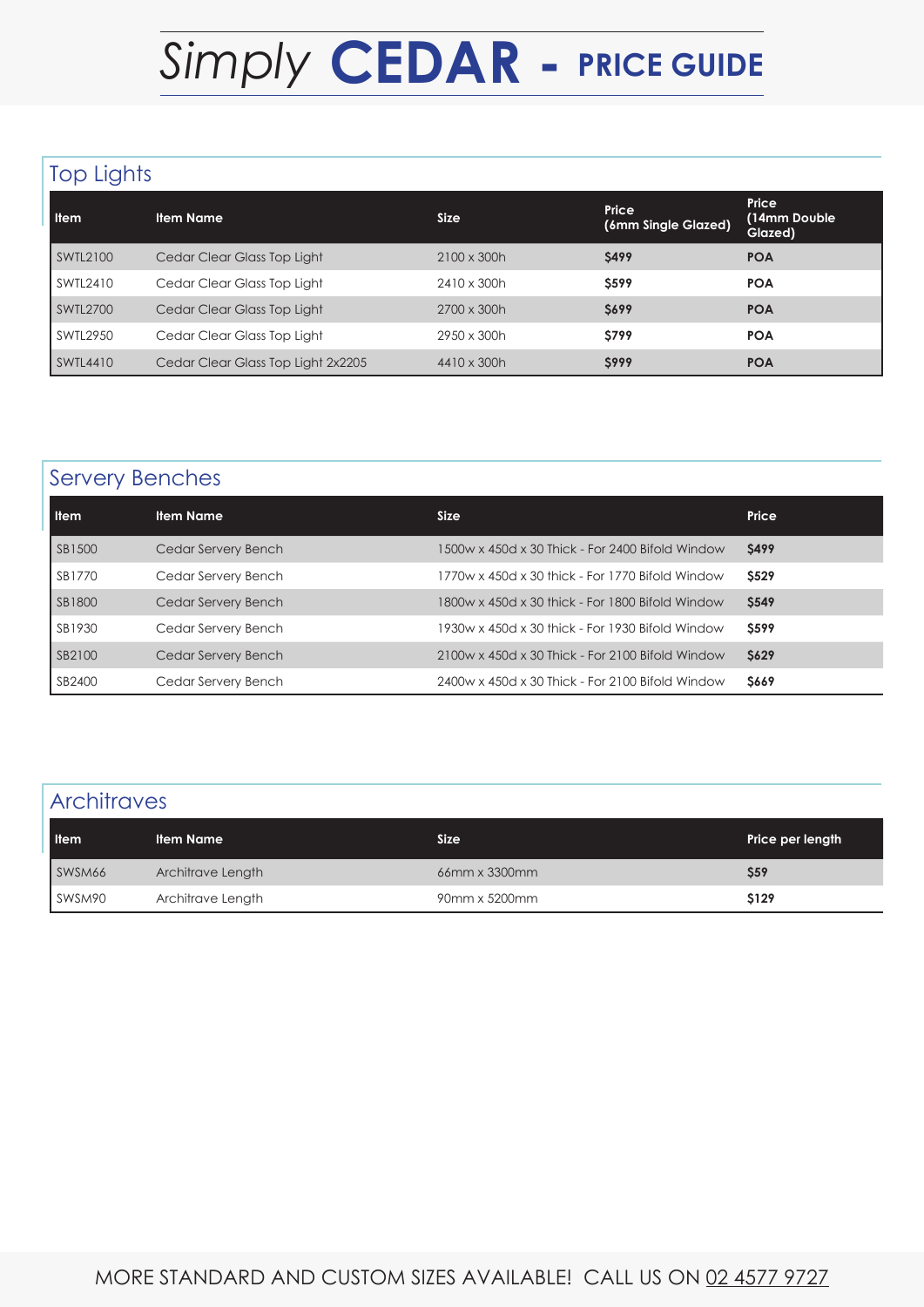# *Simply* **CEDAR - PRICE GUIDE**

#### Clear Glass Cedar Bi Fold Windows

| <b>Item</b> | <b>Item Name</b>                | <b>Size</b>  | Price (6mm<br>Single Glazed) | Price (14mm<br><b>Double Glazed)</b> |
|-------------|---------------------------------|--------------|------------------------------|--------------------------------------|
| SWBFW1500   | 3 Panel Bi Fold Window          | 1500 x 1000h | \$1,299                      | N/A                                  |
| SWBFW1770   | 4 Panel Bi Fold Window          | 1770 x 1000h | \$1,499                      | N/A                                  |
| SWBFW1800   | 4 Panel Bi Fold Window          | 1800 x 1200h | \$1,599                      | N/A                                  |
| SWBFW1930   | 4 Panel Bi Fold Window          | 1930 x 1200h | \$1,699                      | N/A                                  |
| SWBFW2100   | 4 Panel Bi Fold Window          | 2100 x 1200h | \$1,899                      | N/A                                  |
| SWBFW2400   | 4 Panel Bi Fold Window          | 2400 x 1200h | \$1,999                      | N/A                                  |
| STKBFW1930  | 4 Panel Stacking Bi Fold Window | 1930 x 1200h | \$2,599                      | <b>POA</b>                           |
| STKBFW2400  | 4 Panel Stacking Bi Fold Window | 2400 x 1200h | \$2,899                      | <b>POA</b>                           |

# Clear Glass Cedar Sliding Windows

| <b>Item</b> | <b>Item Name</b>              | Size                | Price<br>(6mm Single Glazed) | Price (14mm<br><b>Double Glazed)</b> |
|-------------|-------------------------------|---------------------|------------------------------|--------------------------------------|
| SLW02       | Sliding Window with Flyscreen | 1200 x 900h         | \$1,049                      | <b>POA</b>                           |
| SLW03       | Sliding Window with Flyscreen | 1800 x 1200h        | \$1,399                      | <b>POA</b>                           |
| SLW04       | Sliding Window with Flyscreen | $2100 \times 1200h$ | \$1,699                      | <b>POA</b>                           |
| SLW05       | Sliding Window with Flyscreen | 2400 x 1200h        | \$1,999                      | <b>POA</b>                           |

# Clear Glass Cedar Awning Windows

| Item              | <b>Item Name</b>                        | <b>Size</b>  | Price (6mm<br><b>Single Glazed)</b> | Price (14mm<br><b>Double Glazed)</b> |
|-------------------|-----------------------------------------|--------------|-------------------------------------|--------------------------------------|
| AW01              | Awning Window w/ Flyscreen              | 730 x 680h   | <b>\$499</b>                        | <b>POA</b>                           |
| AW02              | Awning Window w/ Flyscreen              | 730 x 940h   | \$549                               | <b>POA</b>                           |
| AW03              | Awning Window w/ Flyscreen              | 1450 x 940h  | \$799                               | <b>POA</b>                           |
| AW04              | Awning Window w/ Flyscreen              | 1690 x 940h  | <b>\$899</b>                        | <b>POA</b>                           |
| AW05              | Awning Window w/ Flyscreen              | 1930 x 1200h | <b>S999</b>                         | <b>POA</b>                           |
| AW06              | Awning Window w/ Flyscreen              | 1450 x 1720h | \$1,049                             | <b>POA</b>                           |
| AW07              | Awning Window w/ Flyscreen              | 1930 x 1720h | \$1,299                             | <b>POA</b>                           |
| AW08              | Awning Window w/ Flyscreen              | 1930 x 1980h | \$1,449                             | <b>POA</b>                           |
| AW09              | Awning Window w/ Flyscreen              | 730 x 1720h  | \$849                               | <b>POA</b>                           |
| AW010             | Awning Window w/ Flyscreen              | 930 x 1200h  | <b>S699</b>                         | <b>POA</b>                           |
| AW2100            | Awning Window w/ Flyscreen              | 730 x 2100h  | \$1,099                             | <b>POA</b>                           |
| CED01             | Colonial Awning Windows with Fly Screen | 730 x 680h   | \$599 (4mm)                         | N/A                                  |
| CED <sub>02</sub> | Colonial Awning Windows with Fly Screen | 730 x 940h   | \$649 (4mm)                         | N/A                                  |
| CED <sub>03</sub> | Colonial Awning Windows with Fly Screen | 1450 x 940h  | \$899 (4mm)                         | N/A                                  |
| CED04             | Colonial Awning Windows with Fly Screen | 1690 x 940h  | \$999 (4mm)                         | N/A                                  |
| CED <sub>05</sub> | Colonial Awning Windows with Fly Screen | 1930 x 1200h | $$1,099$ (4mm)                      | N/A                                  |
| CED <sub>06</sub> | Colonial Awning Windows with Fly Screen | 1450 x 1720h | $$1,299$ (4mm)                      | N/A                                  |
| CED07             | Colonial Awning Windows with Fly Screen | 1930 x 1720h | $$1,399$ (4mm)                      | N/A                                  |
| CED <sub>08</sub> | Colonial Awning Windows with Fly Screen | 1930 x 1980h | $$1,599$ (4mm)                      | N/A                                  |
| CED09             | Colonial Awning Windows with Fly Screen | 730 x 1720h  | \$999 (4mm)                         | N/A                                  |
| CED2100           | Colonial Awning Windows with Fly Screen | 730 x 2100h  | $$1,149$ (4mm)                      | N/A                                  |

#### MORE STANDARD AND CUSTOM SIZES AVAILABLE! CALL US ON 02 4577 9727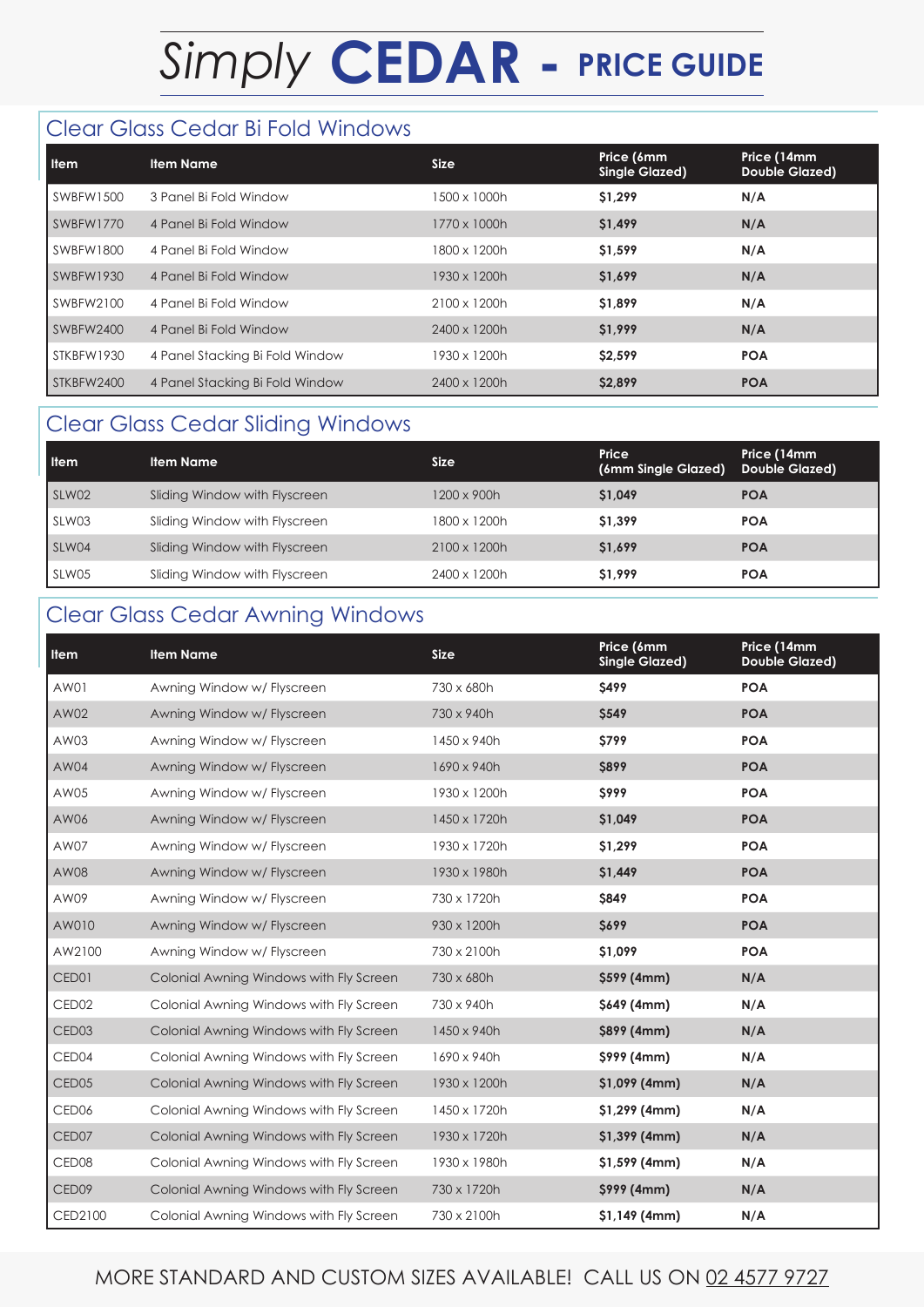# *Simply* **ALUMINIUM - PRICE GUIDE**

### Clear Glass Aluminium French & Bi Fold Doors

| <b>Item</b> | <b>Item Name</b>             | <b>Size</b>  | Price (Black/White)<br>(6mm Single)<br>Glazed) | Price (Black/<br>White) (16mm<br><b>Double Glazed)</b> | <b>Price (Timber</b><br><b>Effect) (6mm Single</b><br>Glazed) |
|-------------|------------------------------|--------------|------------------------------------------------|--------------------------------------------------------|---------------------------------------------------------------|
| ALUFD900    | Single French Door           | 900 x 2100h  | <b>S899</b>                                    | <b>POA</b>                                             | <b>S999</b>                                                   |
| ALUFD1800   | Double French Door           | 1800 x 2100h | \$1,599                                        | <b>POA</b>                                             | \$1,699                                                       |
| ALUBFD2410  | 3 Panel Bi Fold French Door  | 2410 x 2100h | \$1,899                                        | <b>NA</b>                                              | \$1,999                                                       |
| ALUBFD2950  | 4 Panel Bi Fold French Door  | 2950 x 2100h | \$2,199                                        | <b>NA</b>                                              | \$2,499                                                       |
| ALUSTK2410  | 3 Panel Stacker Bi Fold Door | 2410 x 2100h | \$2,799                                        | <b>POA</b>                                             | \$2,999                                                       |
| ALUSTK2950  | 4 Panel Stacker Bi Fold Door | 2950 x 2100h | \$3,499                                        | <b>POA</b>                                             | \$3,799                                                       |
| ALUSTK3600  | 5 Panel Stacker Bi Fold Door | 3600 x 2100h | \$4,599                                        | <b>POA</b>                                             | \$4,799                                                       |

### Clear Glass Aluminium Sliding Doors and Windows

| <b>Item</b> | <b>Item Name</b>            | Size.        | Price (standard colour range) | Price (Double Glazed) |
|-------------|-----------------------------|--------------|-------------------------------|-----------------------|
| ALUSD1800BN | Sliding Door w/Fly Screen   | 1810 x 2100h | \$1,299                       | <b>POA</b>            |
| ALUSD2410BN | Sliding Door w/Fly Screen   | 2410 x 2100h | \$1,499                       | <b>POA</b>            |
| ALUSW02BN   | Sliding Window w/Fly Screen | 1810 x 1200h | <b>\$559</b>                  | <b>POA</b>            |
| ALUSW04BN   | Sliding Window w/Fly Screen | 2410 x 1200h | <b>S779</b>                   | <b>POA</b>            |

#### Clear Glass Aluminium Bi Fold Windows

| <b>H</b> em | <b>Item Name</b>        | Size         | <b>Price (Black/White)</b><br>(6mm Single Glazed) | Price (Black/<br>White) (16mm<br>Double Glazed) | <b>Price (Timber</b><br>Effect) (6mm<br>Single Glazed) |
|-------------|-------------------------|--------------|---------------------------------------------------|-------------------------------------------------|--------------------------------------------------------|
| ALUBFW1800  | Bi Fold French Window   | 1800 x 1200h | \$1,399                                           | <b>NA</b>                                       | \$1,499                                                |
| ALUBFW2400  | Bi Fold French Window   | 2400 x 1200h | \$1,799                                           | <b>NA</b>                                       | \$1,999                                                |
| ALUSTK1800  | Stacking Bi Fold Window | 1800 x 1200h | \$1,949                                           | <b>POA</b>                                      | \$2,149                                                |



Custom made aluminium double hung and awning windows also available. Contact us for more information